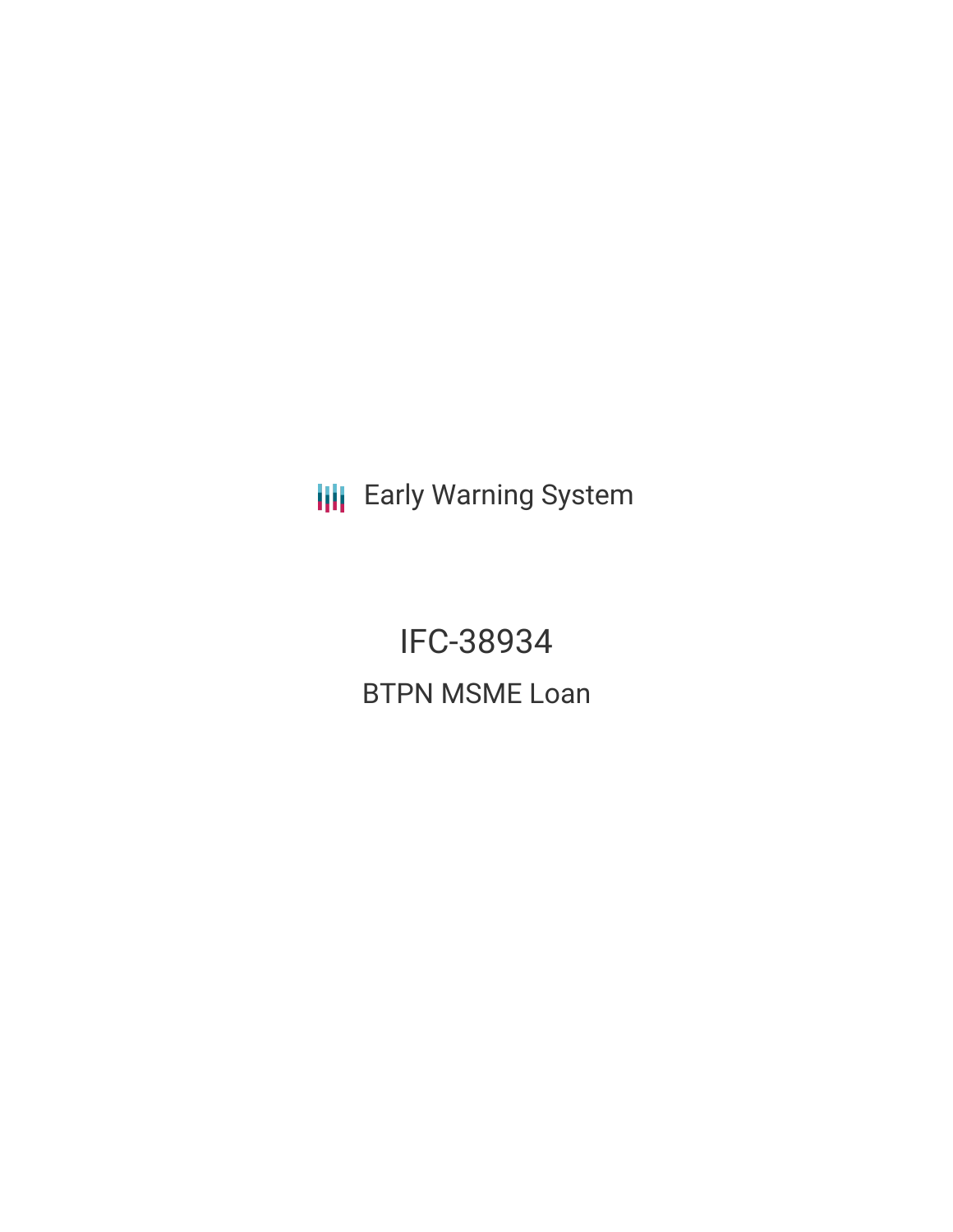

## **Quick Facts**

| <b>Countries</b>               | Indonesia                               |
|--------------------------------|-----------------------------------------|
| <b>Financial Institutions</b>  | International Finance Corporation (IFC) |
| <b>Status</b>                  | Approved                                |
| <b>Bank Risk Rating</b>        | FI                                      |
| <b>Voting Date</b>             | 2017-02-03                              |
| <b>Borrower</b>                | PT BANK TABUNGAN PENSIUNAN NASIONAL TBK |
| <b>Sectors</b>                 | Finance                                 |
| <b>Investment Type(s)</b>      | Loan                                    |
| <b>Investment Amount (USD)</b> | \$100.00 million                        |
| <b>Loan Amount (USD)</b>       | \$100.00 million                        |
| <b>Project Cost (USD)</b>      | \$100.00 million                        |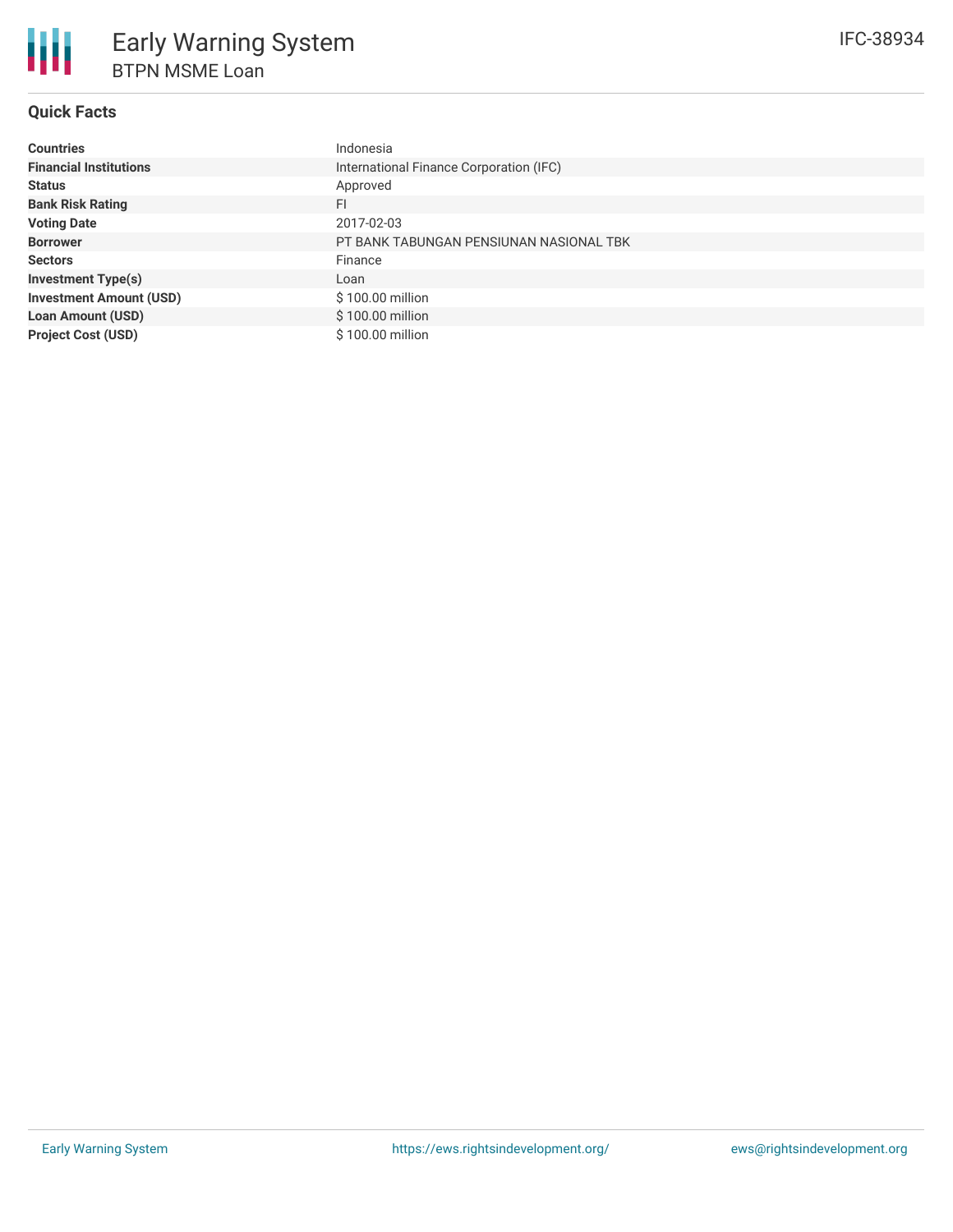# **Project Description**

According to IFC website, the project, which bodes well with IFC's financial inclusion agenda in Indonesia, involves a loan facility to PT. Bank Tabungan Pensiunan Nasional Tbk. The proceeds will be used to fund the growth of the Bank's micro and small and medium enterprises businesses and loans to women borrowers. This facility will in turn allow BTPN to increase access to finance for the segments of the population that are currently underserved. As the facility will have a longer tenor than usual deposits, the project will also help BTPN to strengthen its balance sheet structure by reducing its asset-liability maturity mismatch. It is expected to have the following development impact:

1. Increasing the Bank's ability to provide access to finance to MSMEs, which will in turn stimulate growth, creates jobs and help reduce poverty. BTPN will be able to increase its outreach, incorporating millions of new entrepreneurs to the formal financial sector.

2. Increasing access to finance to women borrowers at the bottom of pyramid and women-owned SMEs which helps address the significant financing and capacity gap faced by women in emerging markets.

3. Increasing outreach to population in remote areas through digital banking allowing more individuals obtain formal financial services.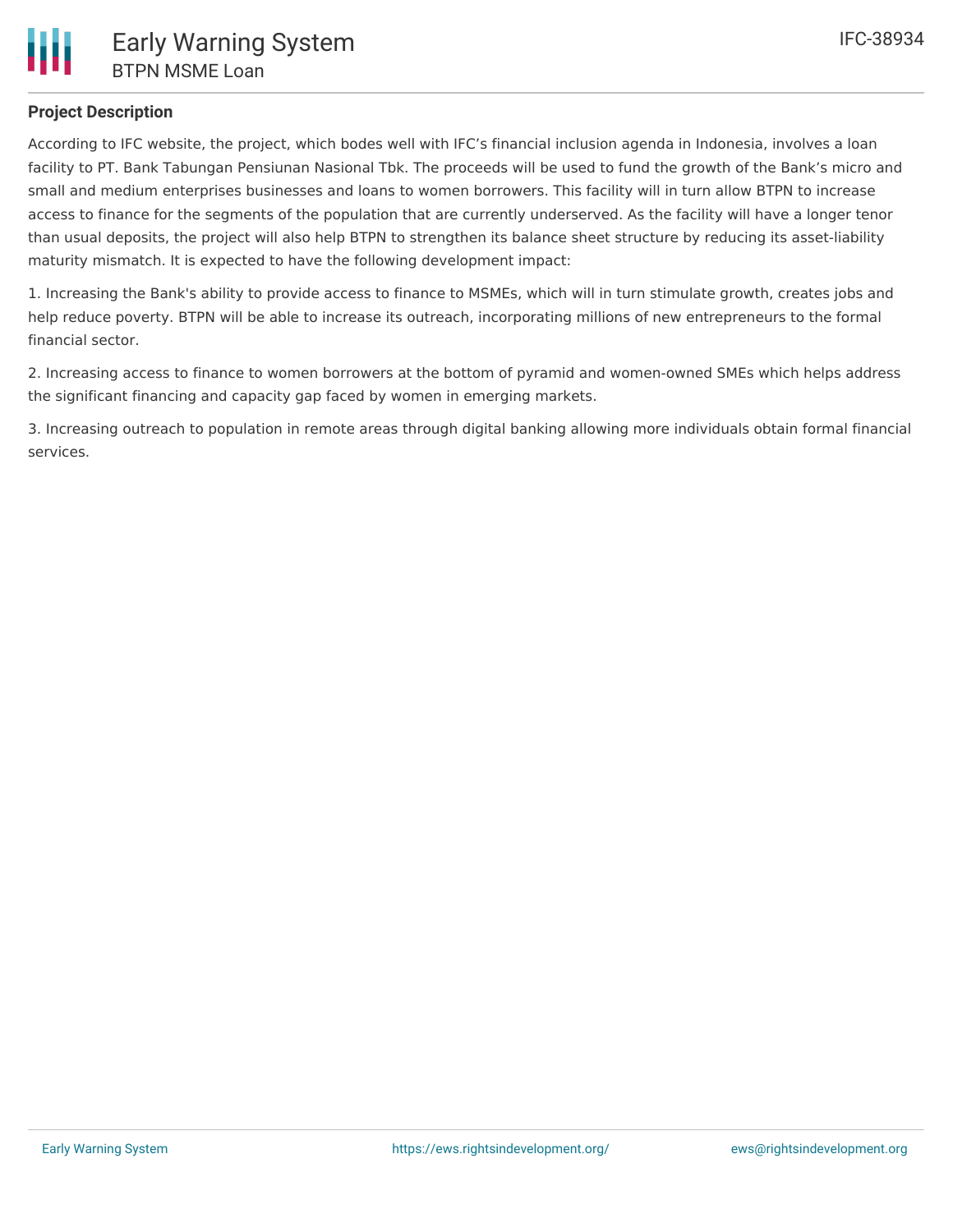### **Investment Description**

• International Finance Corporation (IFC)

### **Financial Intermediary**

Financial Intermediary: A commercial bank or financial institution that receives funds from a development bank. A financial intermediary then lends these funds to their clients (private actors) in the form of loans, bonds, guarantees and equity shares. Financial intermediaries include insurance, pension and equity funds. The direct financial relationship is between the development bank and the financial intermediary.

PT Bank Tabungan [Pensiunan](file:///actor/815/) Nasional Tbk (Financial Intermediary)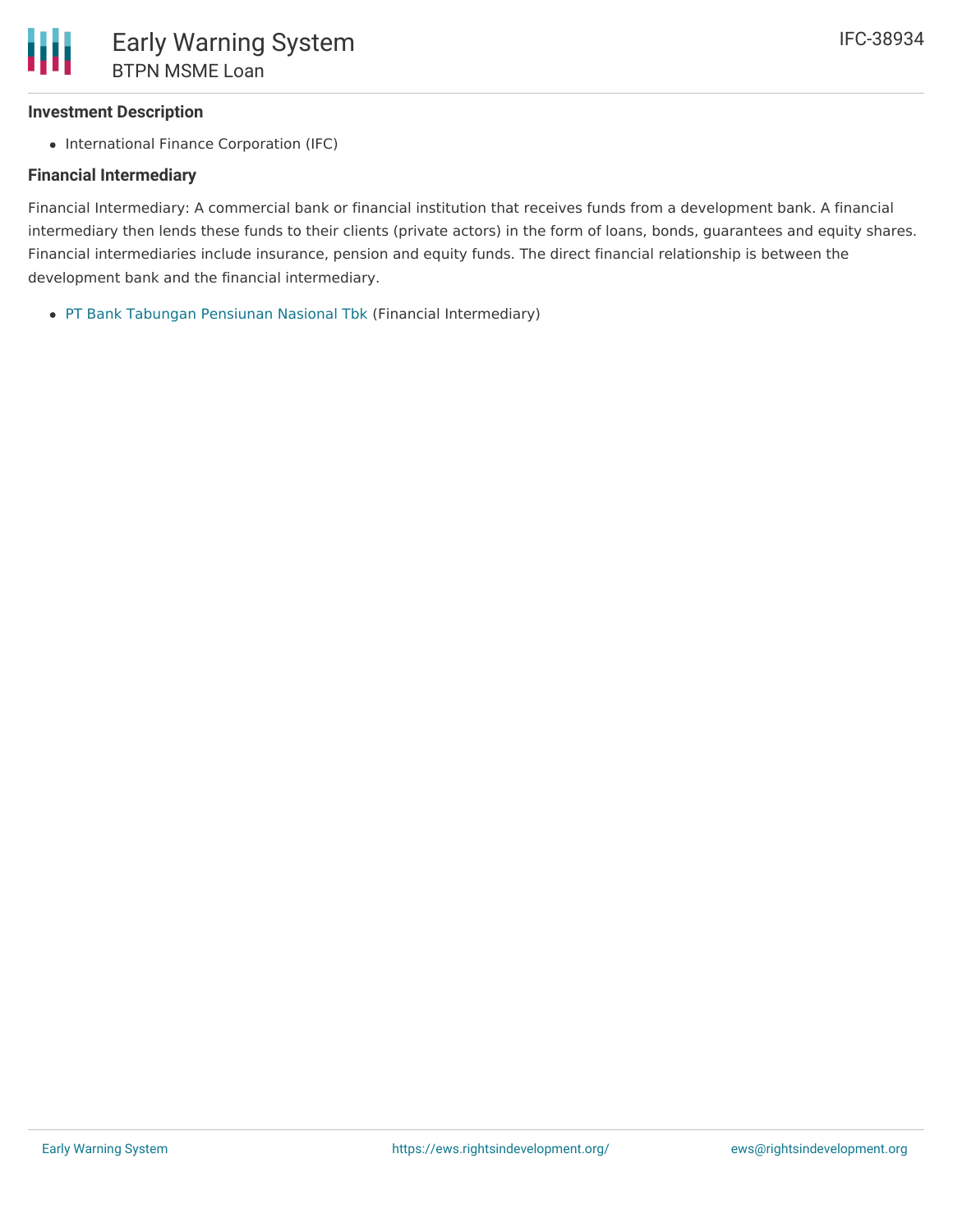

# **Private Actors Description**

BTPN is a publicly traded bank in Indonesia and its shareholding structure is as follows: (i) Sumitomo Mitsui Banking Corporation ("SMBC", 40.0%); (ii) Summit Global Capital Management ("SGCM", 20%), TPG Nusantara (8.4%); (iii) the public (30.2%); and (iv) IFC (1.4%). SMBC is part of the Sumitomo Mitsui Financial Group, Inc. ("SMFG"), which is one of the three largest financial groups in Japan. SGCM is a wholly-owned subsidiary of Sumitomo Corporation, one of the largest general trading companies worldwide, and a member company of Sumitomo Group. TPG Nusantara is a consortium controlled by TPG Capital ("TPG"), a well-regarded private investment partnership that was founded in 1992 and currently has more than \$70 billion of assets under management.